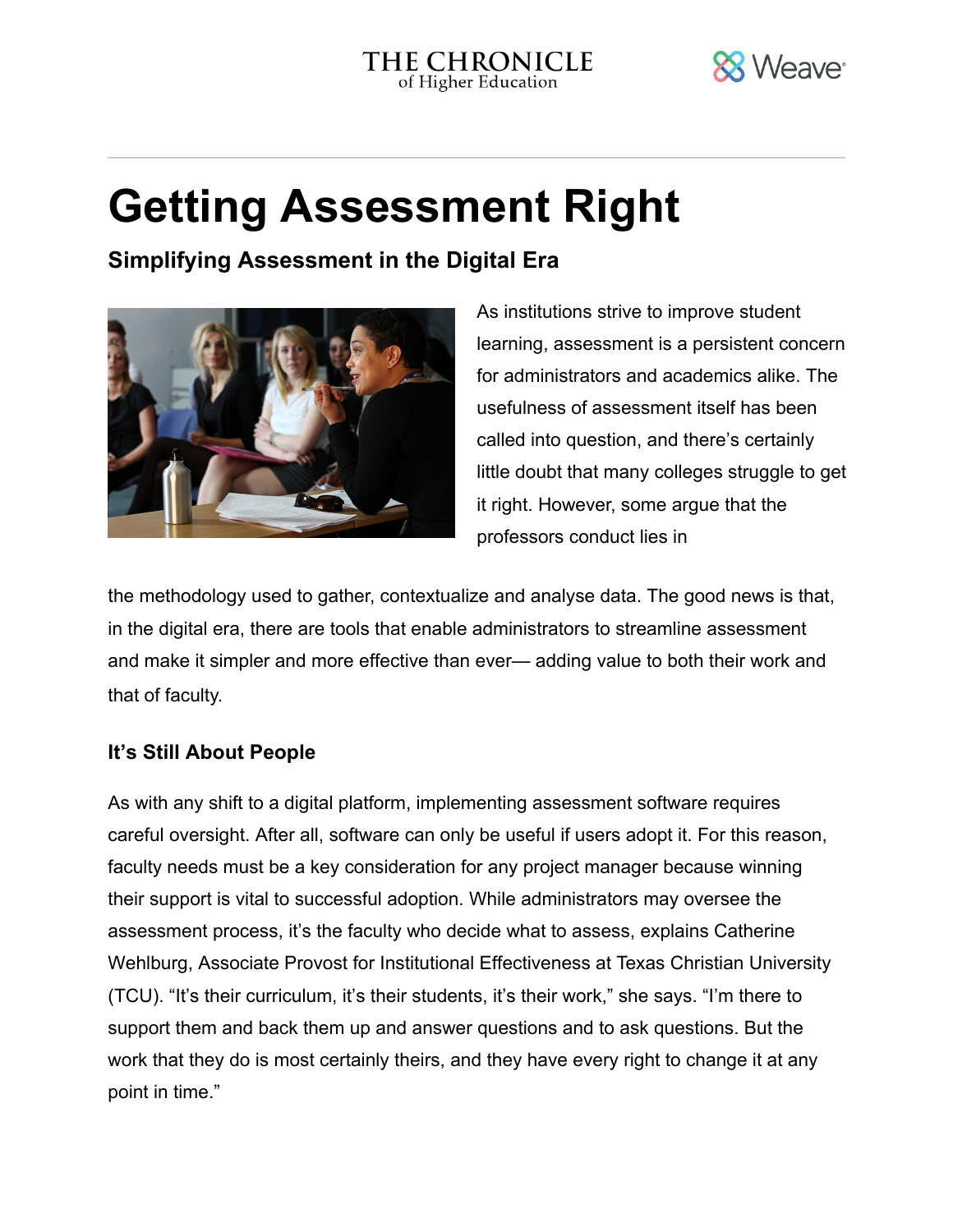Wehlburg introduced assessment software at TCU more than ten years ago. Before that, department heads would send her their data in multiple MS Word documents, which was a nightmare to manage. She began to look for a more organized, coherent process. "It seemed like there had to be a better way."

She created a committee to review the available options – a step she recommends, as it allows colleges to include faculty in decision-making. Giving them a say helps earn [their buy-in. \(Learn More: How Dr. Wehlburg organizes](http://info.weaveeducation.com/coordinating-program-reviews-webinar) internal and external program reviews and how to overcome obstacles in the process.)



## Creating a community of learning

Across all courses, there are some basic similarities: All professors are looking at student performance— just in different formats or on different schedules. But the criteria on which dance teachers assess their students differs significantly from how chemistry professors conduct their reviews.

Digital platforms must be flexible in order to accommodate this diversity while enabling assessment professionals to use processes that suit their individual institution's needs.

At TCU, some programs already had to comply with specialized accreditation requirements, and Wehlburg wanted to make sure they did not have to duplicate their efforts in two systems. She chose a single platform that allows faculty to put whatever they want into its text boxes — reflecting variations in thinking, measurements, and language.

Elsewhere, the use of a single platform brings consistency to a college's assessment. Old Dominion University in Norfolk, Virginia, offers nearly 100 programs and 50 certificates. To comply with regional accreditation requirements, the college had to regularly present data in a manner that would be easily accessible to the Southern Association of Colleges and Schools (SACS).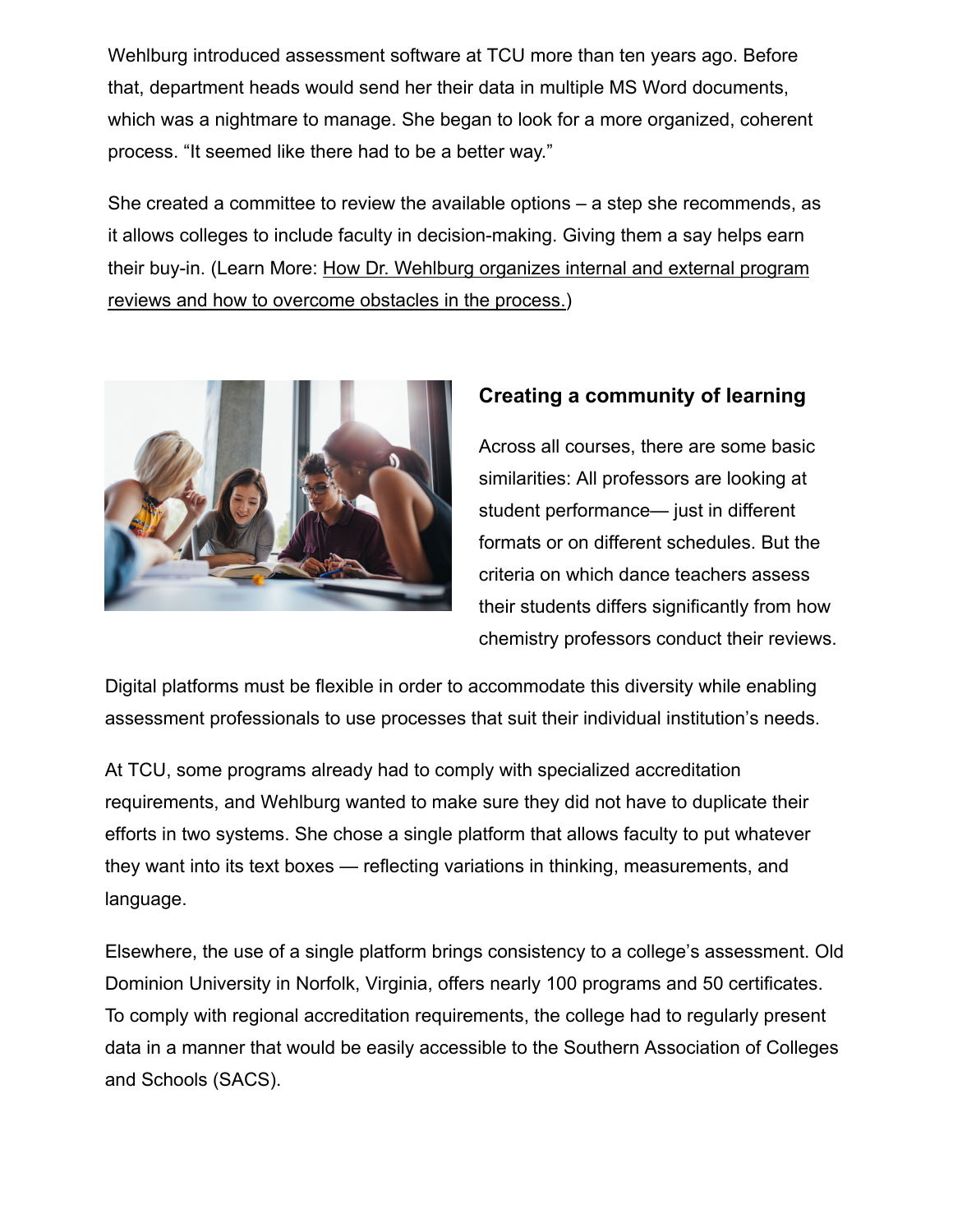"Before implementing this program [Weave], we had several versions of Word documents and not all the relevant questions related to student learning were addressed," says Tisha Paredes, Assistant Vice President for Assessment at Old Dominion. "This system helped us with that, getting everything related to student learning outcome assessment annually reported [and in the same format." \[Learn More: Dr. Tisha M. Paredes of Old Dominion](https://info.weaveeducation.com/assessing-qep-webinar) University discusses how to engage faculty in the QEP during the planning stages, as well as how to sustain faculty enthusiasm beyond the first year.]

The most effective use of these tools allows assessment data to inform other processes and decisions within the institution. College leaders at the Southwest Indian Polytechnic Institute in Albuquerque created an electronic repository for assessment data in 2012, which tied specific dollar amounts to assessment objectives and outcomes. The data fed into institutional documents and allowed administrators to create "outstanding reports, which can be used for institutional budget planning," according to Edward Hummingbird, Director of Institutional Research, Effectiveness, and Planning.

In addition, a central role of the platform was to facilitate knowledge-sharing across the institution, forming a collaborative workspace in which methods, processes, and best practices could be shared. "We wanted a system that allowed all users to see not only their own assessment plans, data and reports, but allowed them to view others'," Hummingbird says. "In doing so, we were hoping to create an internal community of learning." [Learn More: Dr. [Hummingbird and other panel members share tips, tricks, and](https://info.weaveeducation.com/non-academic-program-review-webinar)  best practices for assessment and accreditation.]

As demonstrated in the previous examples, a software platform alone is not enough. The most effective implementations have involved both software that helps streamlines processes as well as participation in communities wherein professionals share best [practices, compare notes, and learn from peers working](http://info.weaveeducation.com/accreditation-panel-webinar) in assessment and accreditation.